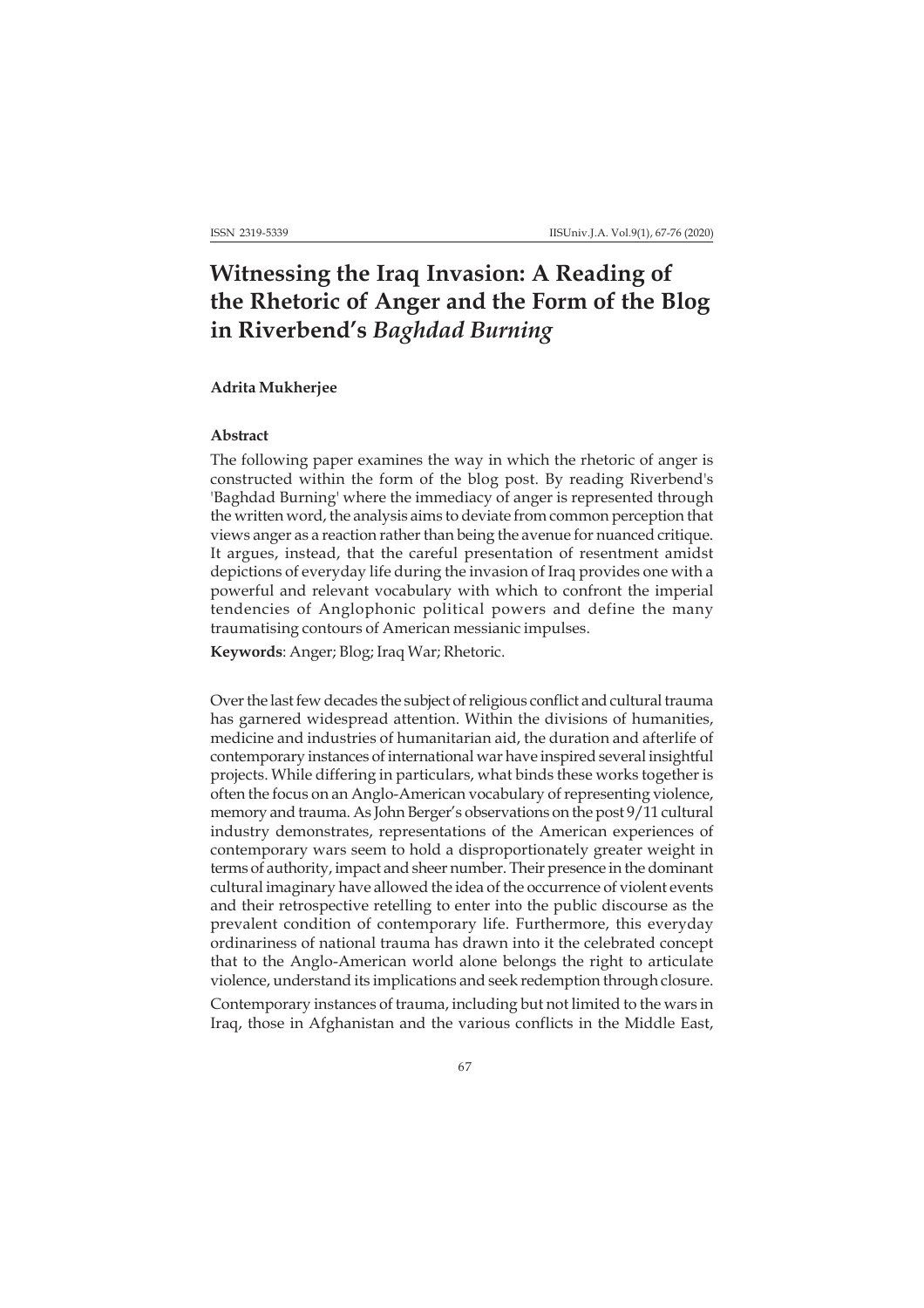#### IISUniv.J.A. Vol.9(1), 67-76 (2020)

have, consequently, become less about the reality of those who live in these climates and more about the metaphors that they invoke in the Anglo-American collective imaginary. This paper attempts to study one example of these complex politics by looking at the blog *Baghdad Burning* by Riverbend. It will locate the blog within the larger corpus of web publications and look primarily at the connections between the rhetoric of anger as it is used it the text and conversations on the ethical dimensions of international wars.

The advent of the invasion of Iraq in 2003 saw, among numerous news reports and op-ed pieces, the rise of two blogs that gathered, over the course of the war, a great deal of curiosity, interest and popularity. These were Salam Pax' blog titled "Where is Raed?" and Riverbend's "Baghdad Burning." Both texts were eyewitness accounts of the invasion as it unfolded and took on the role of being critical insiders to the American military intervention in the state of Iraq. As a result of their stated purpose, the texts incited a global response that was as divisive as it was diverse. Readers and the larger reading public had been brought into a reality that they had seemingly never considered, that the Iraqis could read and write in an English that was nuanced and infused with references to histories of international and religious warfare. Their words questioned the ethics of war, rather than being a mere diatribe against a foreign invasion and brought forth the issue of critically understanding the political use and nature of violence, fear and witnesses. Their works generated an idea of Iraq that provided a sharp break from the imagined and therefore convenient myth that this was a nation paralysed by medieval practices of the Islamic faith, on the one hand, and a repressive politics of dictatorship, on the other.<sup>2</sup> In the blog *Baghdad Burning*, one of the ways in which this rupture was introduced and delineated included a careful utilisation of the rhetoric and ethical frames of anger.

Insofar as it is an affective state, enveloping emotions, feelings and moods, the quality of anger is such that it is often prone to being contained, disregarded and dismissed. Although differing in context, Andrew Stauffer's essay on Byron's poetry and its representation of anger provides a sound and thorough historical perspective on how the emotion gathered contradictory ethical valences. From being classified as disruptive by the likes of Wordsworth to being viewed as a parameter for the demand for justice by Burke, the responses to cultural representations of the emotion have been as transient as the state itself. Anger is variously an emotion, a feeling and a mood, thereby becoming a subject that resists a seamless entry into stable cultural vocabularies of emotional states.3 Unlike justice, it is not always associated with the demands for equality and liberty and like most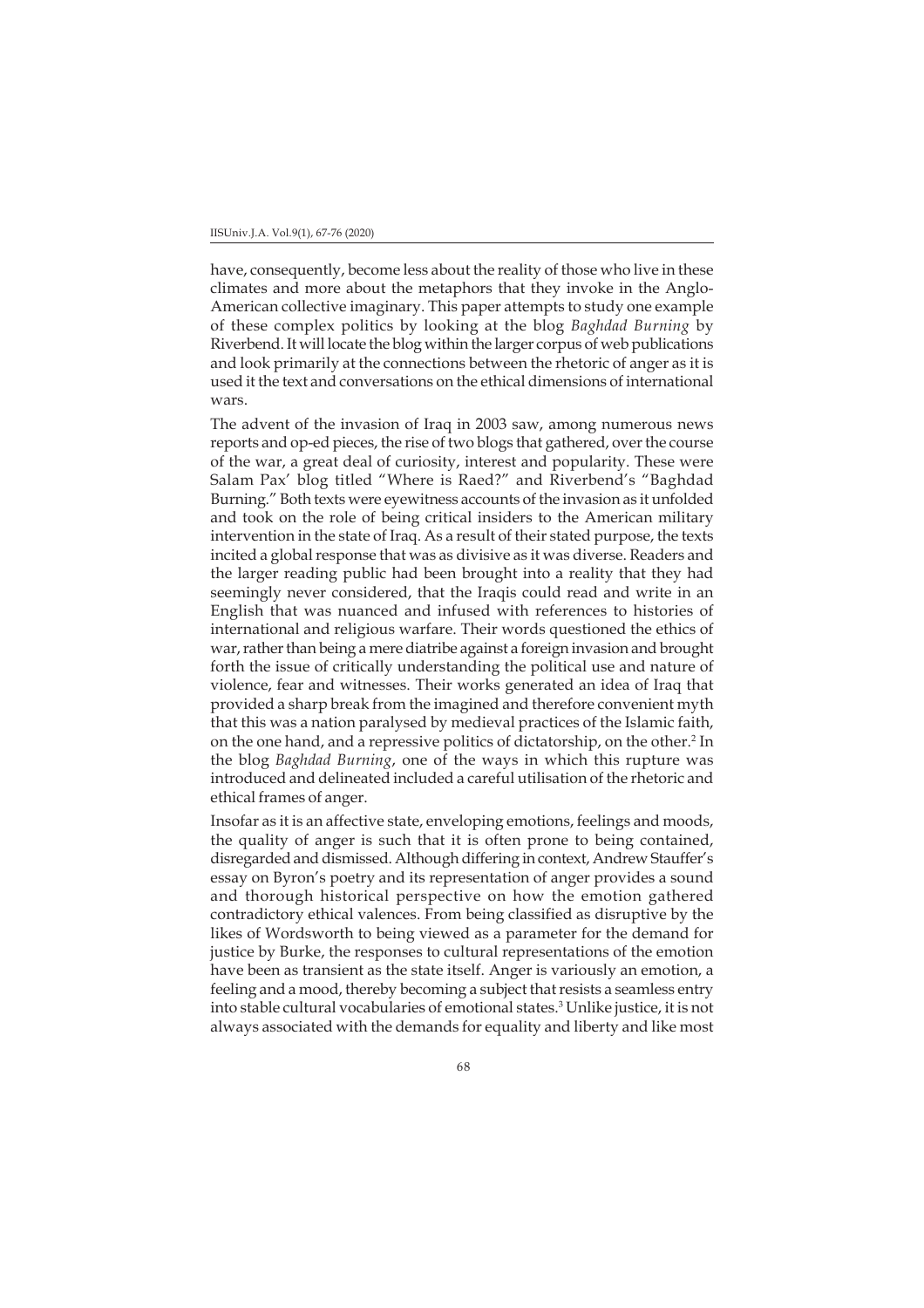subjective expressions, is often relegated to the realms of the irrational. The consequent implication then is that the state offers little in terms of effective criticism and analytical insight. Therefore, although each emotional and connative stage of anger demands its own framework both in terms of performance and academic study, as Stauffer points out, the overarching connotations attached to the state tend to reduce it to an entity that is too volatile to be taken into rational account. However, it is the complexity of the affective state itself that defines its significance in political rhetoric. That is to say, the differences between the emotion and the feeling or the feeling and the mood are what lend to the state of anger its diversity and consequently, its malleability and efficacy. It is this understanding that is exemplified in the tone of Riverbend's writings:

Nearly four years ago, I cringed every time I heard about the death of an American soldier. They were occupiers, but they were humans also... Had I not chronicled those feelings of agitation in this very blog, I wouldn't believe them now. Today, they simply represent numbers.

The surfaces formed around the varying shades of anger are clear. Agitation, as River terms it, is expressed simultaneously as an overwhelming rage or a continual hatred interspersed with "compassion and civility."4 Amidst the long arc of the political and private use and representations of anger, River locates *Baghdad Burning.*

In her last post on the blog, Riverbend observes that the "fall of Baghdad" was an event that altered the lives of millions. She draws the reader into a world that is "destitute" despite being rich in mineral oil, ravaged in a manner that warrants the need for lives to be "salvaged" and "scraped" off the streets and into a world that seems to be premised on the pervasive condition of a paranoia. This precarious condition of living is highlighted through her use of the tense in the final, and for those who read her blog for the first time retroactively the introductory, blog post. While writing about the event of the Invasion and its aftermaths, River says "we are learning" and in so doing begins to secure a collective around the many Iraqi experiences of the war. The phrase generates the image of a collective journey towards discovering a new political system while remaining under the shadow of an erstwhile dictatorial power and navigating the interruptions caused by a foreign political philosophy. The plural 'we' that is invoked in conjunction with a criticism of the state of political rivalry in Iraq, sectarianism and of the American propaganda of global peace and the eradication of terror allows her to draw distinct binaries between those who have suffered and those who have inflicted varying shades of that suffering. This binary is, in the first instance, problematic since it recalls Michael Spindler's observations of war as a cataclysmic event that acts upon the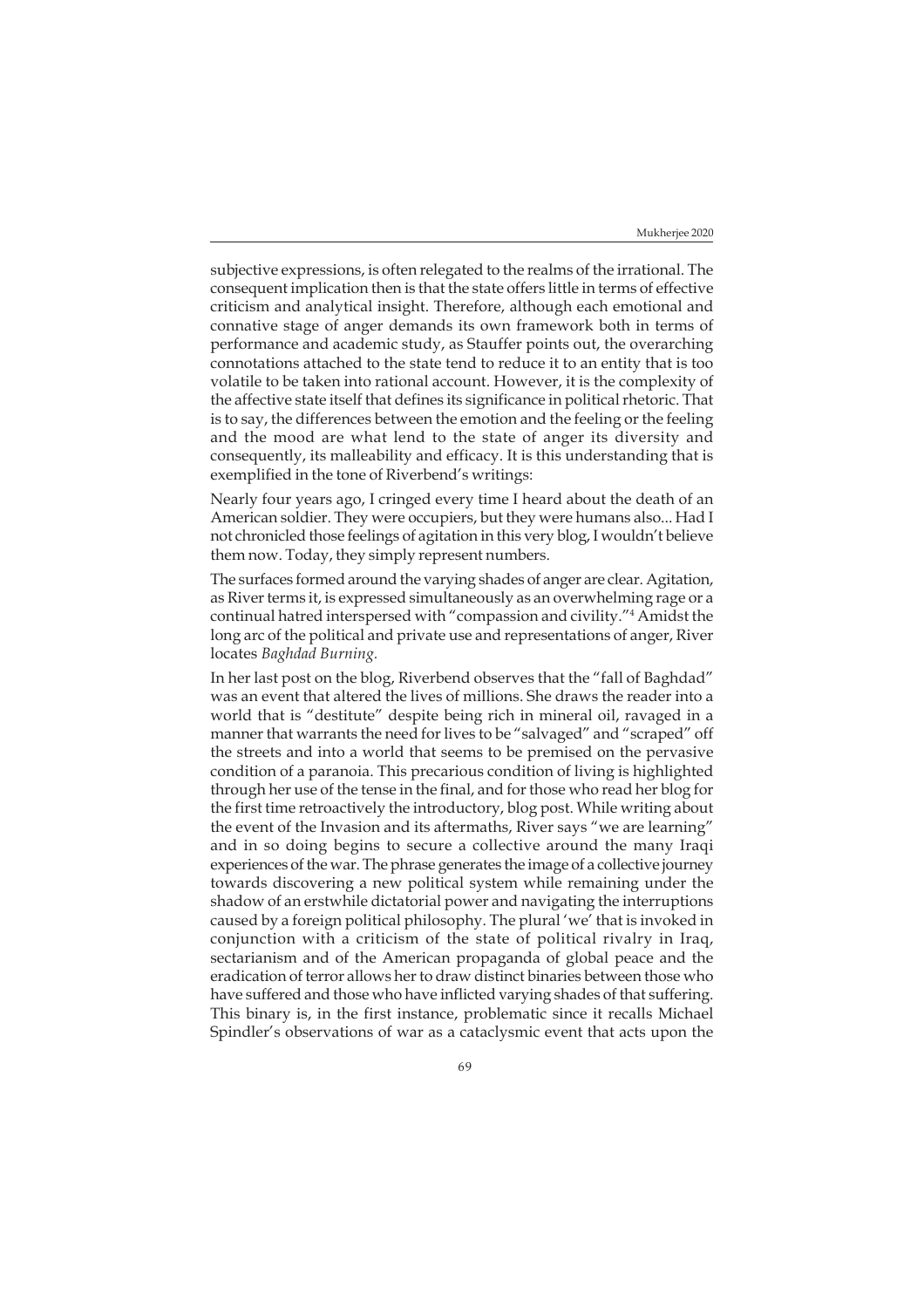#### IISUniv.J.A. Vol.9(1), 67-76 (2020)

passive subject, thereby absolving the subject of a sense of responsibility or participation. However, invoked in the specific circumstance of the invasion of Iraq, this duality that hearkens back to the same model circulated within the dominant American narrative, plays the role of an expository segment that then takes the reader further into a realm where these oppositions are called into question and critical analysis. Thus, when River punctuates the 'are learning' with the phrase "we have learned," she is building a complex universe where the process of attaining political stability necessitates the rhetorical invocation of the hegemonic doctrines of racial and ethnic binaries along with a subsequent and systematic questioning of them.<sup>5</sup> In this regard and, as we will see, in the use of anger, her vocabulary acts as a testimony to the flux of her reality, an act that is mirrored by the form of web publications.

Form and content coalesce in the text as the technical structures of electronic international networks support the transmission and creation of a consistent and continual anger. The placement of rhetorical questions, for instance, that demands answers from those in legislative assemblies and bureaucratic committees in among images of bloody Iraqi streets, destroyed buildings and an oppressive, acerbic heat, creates a rhythm where violence and associated fear is tempered by the angry demand for justice. The world of River's blog mimics the landscape of Iraq and the two together form a symbiosis that complicates the established historical trajectory associated with expressions and uses of violence and rage. The former is reduced to the status of the ordinary whereas the latter enacts the role that has historically been imagined as belonging to the measured man, intent on providing real political change without subjecting himself to the vicissitudes and diversions of public outcries. *Baghdad Burning* resists these easy categorisations by subverting long established social roles and in so doing provides the first example of destabilising the Anglo-American narratives that interpret an imagined Iraq.

This to and fro movement of the prose, lent structure by the form of the blog and reinforced by the historically corroborated pace of war performs yet another important function. It introduces into the reading sphere questions of veracity, authorship and the value of eyewitness accounts. River's blogs, as those of Mathew Burden written in Afghanistan, occupy a particularly fascinating space because of the immediacy with which witnessed truths are transmitted. Observes River, "nearly three years after this war, the buildings are still piles of debris. Electricity is terrible. Water is cut off for days at a time. Telephone lines come and go. Oil production isn't even at pre-war levels..." and creates a narrative that secures a collective expression of ordinary despair that derives its value from the proximity it has to the state of suffering. In this instance it is akin to war reportage and yet, as River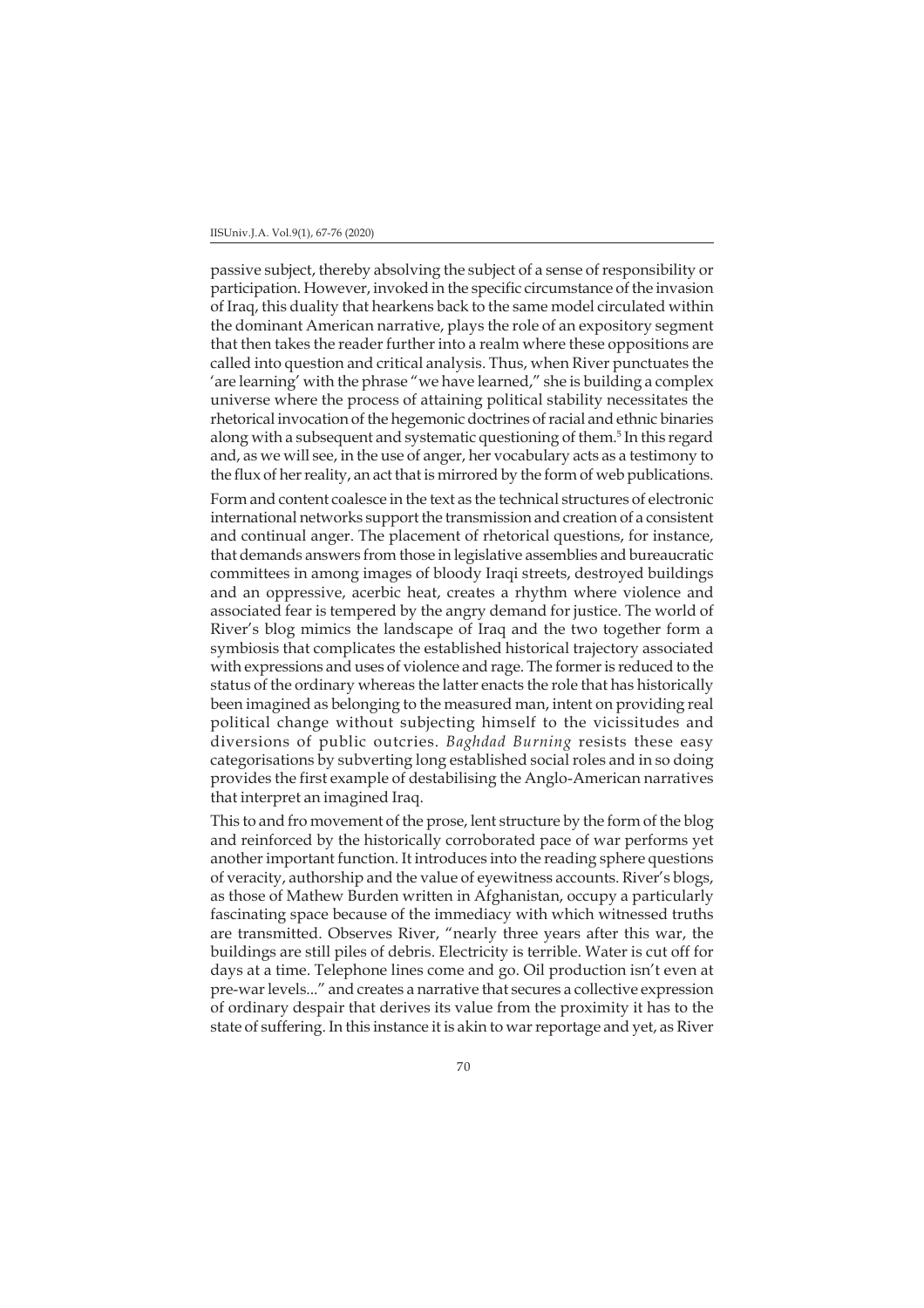states in several entries, intentionally distant from the industries of journalistic truths and political analyses. For River "they," meaning the political analysts, anchors and experts in America, write about Iraq "with a detachment and lack of sentiment" that through its alignment with the nature of impartiality becomes little more than a reductive generalisation. The process from reduction to co-option within the larger discourse on the need for Iraqi reform is clear in River's mind and finds a voice in her denunciation of the Lancet study. She observes the discrepancies between the political rhetoric that reports the deaths in Iraq and the reality of how violence and death are linked to a crumbling infrastructure that is consequently, the result of the invasion. The point of departure in River's criticism, therefore, is the invocation of the need for accountability, a demand that is met by foregrounding the value of anger in the narration of the vicissitudes of the occupation era. Its deviation from the anger that is often the tone of anchors on popular news outlets reporting on the war lies in the ways in which it seeks to transform anger from a reaction to a method.

What does it mean for anger to be a methodological tool? In the case of Riverbend's blogs, its efficacy becomes apparent in the way it renders the Iraqi landscape comprehensible. The imagined State of Iraq has been invested severally with ideologised structures of fear, violence and political barbarism. Within the industry of American interpretation, the topography of Iraq is aligned with a philosophy of fear and distrust that comes from modern reports of sectarian conflicts that are then affiliated, historically, with a mythic view of an Oriental, barbaric past.<sup>6</sup> A coinage that exemplifies this understanding can be found in Paul Danahar's text *The New Middle East* where the analyst looks attributes the economic and moral problems of the Middle East to the rise and prevalence of "political Islam" (14). The phrase stands in for the verisimilitude of perspectives that comprehend the conjunction of religion and statehood by locating it amidst a broader configuration of the modern lack of democratic practices and a related moral economy that moves away from secularism. In other words, the many responses to the idea of the states that are predominantly Islamic contain, almost as a baseline, a collective vision that amalgamates the diverse nature of realities in these states within an overarching image of the religious other. As a result of this classification, the individual member states of the collective are rendered invisible. They are contributors to the fantastical story of the removed, foreign land where secular modernity is a distant dream alongside its recognisable facets, educated articulation, sophisticated rhetoric, nuanced critical insight and the ability to bear witness to the violence inherent in political projects of evangelical ideologies.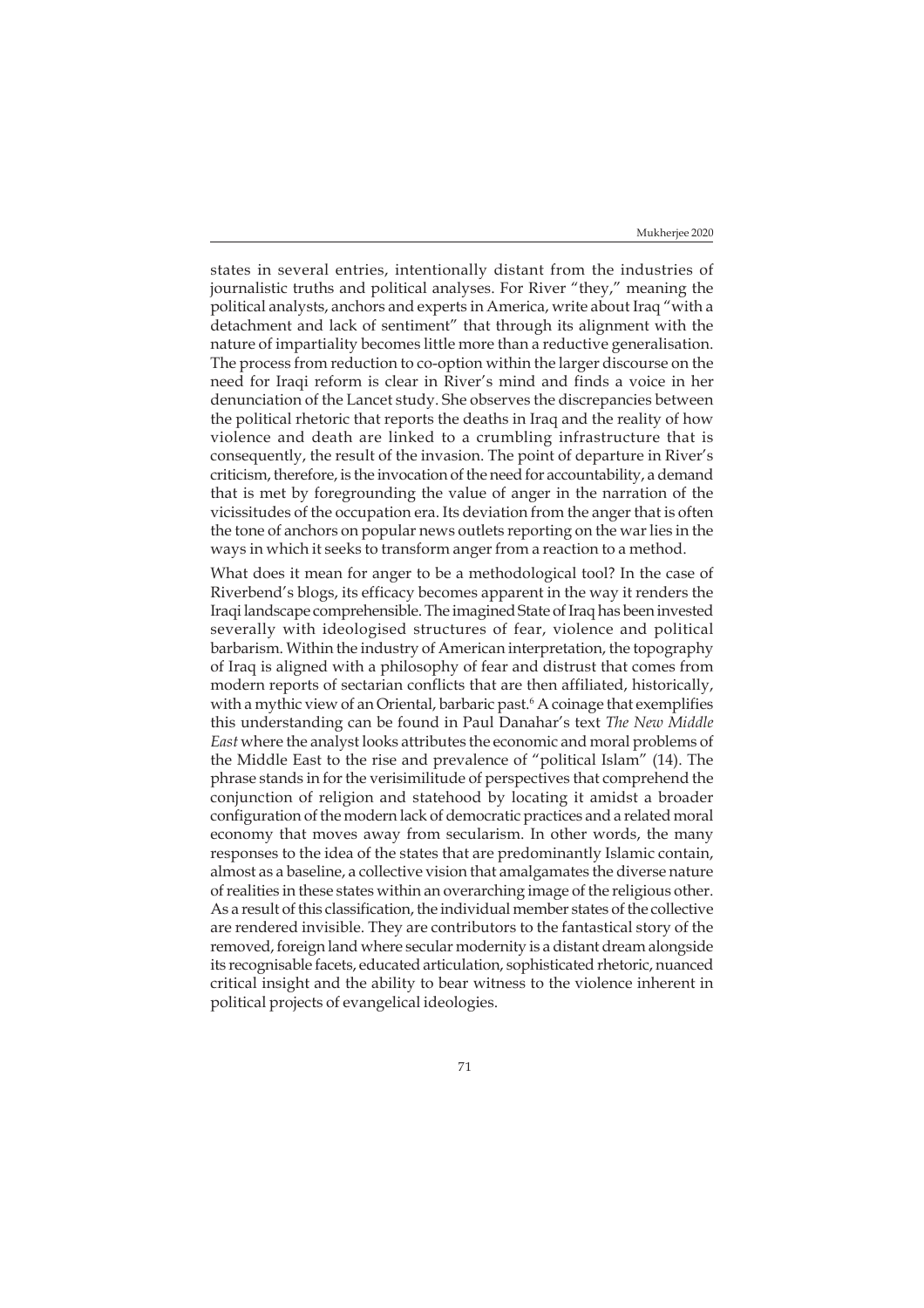#### IISUniv.J.A. Vol.9(1), 67-76 (2020)

In attempting the difficult task of dispersing a diffused and largely held belief of the Iraqi state, River utilises the grammar of anger. She shapes the affective state such that it forms a cohesive unit around the Iraqi civilians. "We are tired" she says and creates a sense of community that is, at the core, agile enough to continue feeling the pangs of rage. This movement comes in spite of readings such as those of Kanan Makiya where the sense of fear and despair inform every structural policy in Iraq. Makiya's *Republic of Fear*, nuanced as though it is, distributes the emotions of fear and hopelessness in a manner that is suggestive of its constitutive nature within the very atmosphere of Iraq. River, on the other hand, expresses wonder that she is still able to be shocked and angered by the attacks in places like Karbala and Kadhimiya, a sentiment that coheres the affect of anger with the urgent need to fight the complacent fatigue that is born out of a state in conflict. "How is it," she writes, "that a border no one can see or touch stands between car bombs, militias, death squads and… peace, safety? ...I sit here and write this and wonder why I can't hear the explosions."

What strengthens these expressions of individual and collective experience is the form of the blog itself. In wartime Iraq, as both River and Salam Pax mention, the internet is a fickle medium. As a result, maintaining and running a blog or a website is a matter that is as ephemeral as the lives of those it narrates. With every new post, the medium of the text as a whole, achieves the particularly rich effect of a suspended yet banked excitement. Therefore, when River writes, "I was caught between a feeling of yearning... and a heavy feeling of dread" she is mimicking the fatigue of everyday suffering that surrounds her and inducing a cadence within the reader who like River is caught within the flux of the uncertain. The temporary nature of the blog, its restricted readership, the methods that are used to access it and the arrhythmic serialisation of the writing itself narrow the gap between the theory of war and the practice of its consumption. The reality, the witness and the consumer are bound together is a loosely held unit that gathers its critical strength and efficacy from the very nature of its transience. "Salam was commenting the other day on my weird blogging hour...during the war it was almost impossible to sleep," she writes and underscores how the form of her blog is emblematic of the disruptive rhythms that contemporary politics invites. Precarity is literalised and in so doing allows *Baghdad Burning* to become a particularly powerful criticism of the American invasion.

What the blog achieves in terms of its immediate impact or influence might be related to how it structures and circulates precarity. The temporary nature of the form works to destabilise the cohesive narrative that the content aspires to generate. That is to say, our previous formulation of the coherent, binding surface that creates a national imaginary that is different to the dominant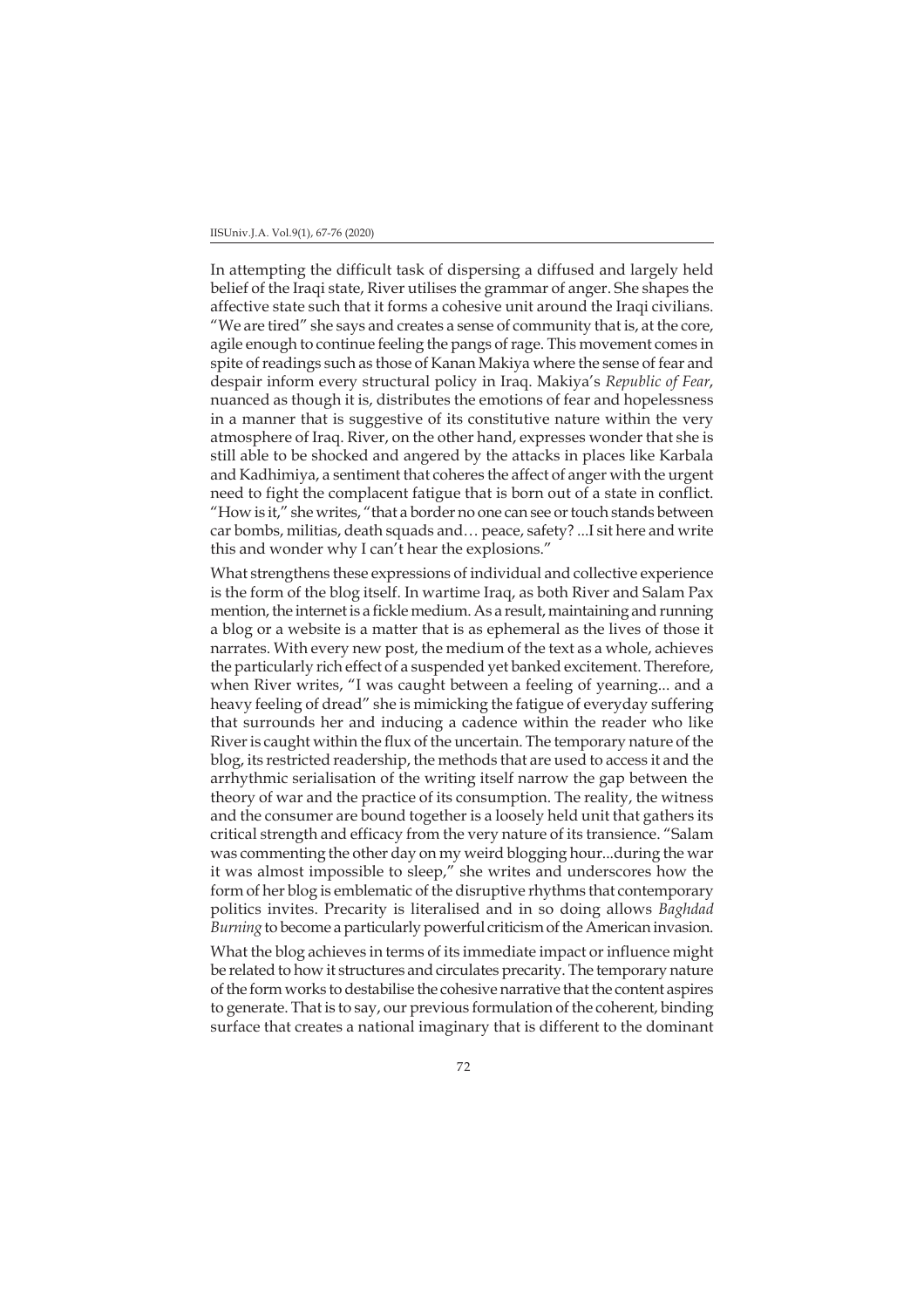image of the 'Middle East' is, at once, both undermined and strengthened by the unpredictable spatial coordinates of the blog.<sup>7</sup> Insofar as it is part of a larger network where time and speed are measured in entirely subjective terms, the reception and longevity of the written word is subsumed within a larger subjectivised collective as well. Simply put, the nature of internet content is often related to how it is received and read. Since its motive is rarely the transformation into more materially acceptable and understood mediums such as the print industry, there is a level of treachery that is inbuilt into its very existence. A good example of the same is the state of River's blog after 2013. An electronic search of several archives entries yield the result 'Page Not Found,' a signifier of the erasable aspect of electronically sustained content. For someone unfamiliar with the mechanics of web pages and stability within the electronic networks, the absence of a text and the cumbersome search for its hidden presence might often be evidence enough of its dubious stability and reliability. These problematic implications and speculative gestures, as Suman Gupta in *Imagining Iraq* points out, inspire the community that consumes the blog form to enter into dynamic dialogues with the text, thereby imbuing it with its characteristic resistance to "victimised paralysis" (176).The consequences of such a process are manifold.

On one hand, it works to drive home the message that the process of representing truths witnessed by the eye is open to questions of veracity and authorship. On the other hand, however, this destabilising impulse of the form often reiterates the larger point that a possible subjective representation of truth does not call into question the ontology of it. That is to say, while readers might ask how truthful and trustworthy the eye-witness account is, it does not work to question the very fact that the event took place. In this, once again, the angry rhetoric of the blog works to avoid the deference of truths until the very fact that certain aspects of the invasion actually occurred become dispersed, forgotten and ultimately denied.

One of the ways that the blog achieves this veracity, and the corresponding resistance to dismissal, is by focusing on the rhythm of everyday life. Unlike Makiya's *Republic*, the issue of fear and the sense of impending doom that seems to overshadow Iraq is contextualised by the historical markers of everyday life."Tomorrow, if there's no electricity, we'll wash them by hand" writes River quoting her mother's remark on the state of their unwashed clothes. The disruption that conflict brings with it is surmised in a particularly pithy statement where the author mentions, "it's just normalelectrical outages, explosions and helicopters." In a landscape framed by the American troops and the mythic idea that Hussein's tyranny had transformed the Iraqis into little more than fearful passive subjects, these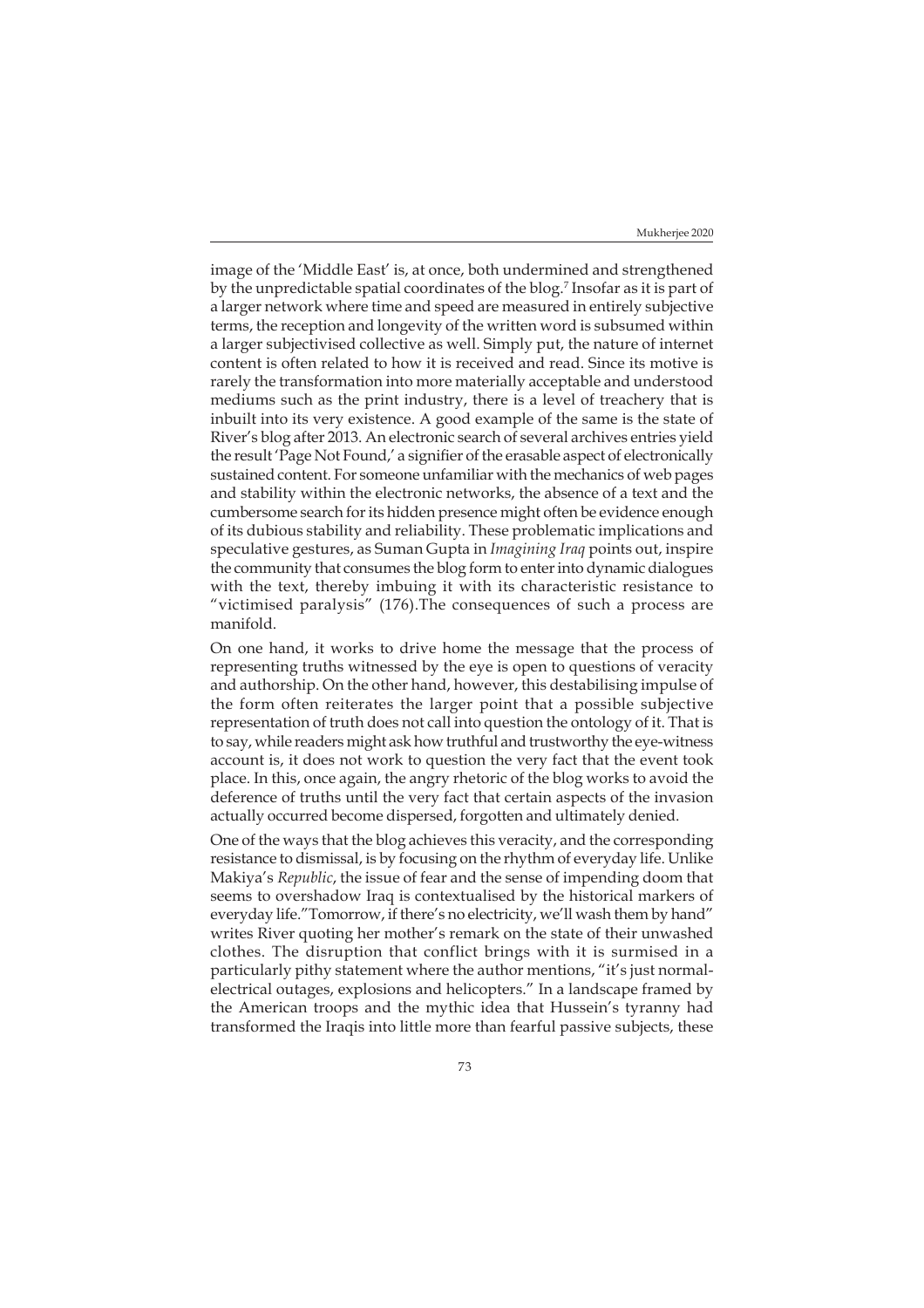depictions of ordinary occurrences work to ground textual unpredictability. *Baghdad Burning* illustrates the struggle between being overwhelmed by the moral economy of violence and being able to carve out a space to express anger while resisting co-option under the aegis of the angry Middle Eastern or the radical Islamist. Says River,

It's like Baghdad is no longer one city, it's a dozen different smaller cities each infected with its own form of violence. It's gotten so that I dread sleeping because the morning always brings so much bad news. The television shows the images and the radio stations broadcast it. The newspapers show images of corpses and angry words jump out at you from their pages, "civil war… death… killing… bombing…rape…"

In expressing her dread at the state of things, the author delineates the gap between what the American narrative constructs as the truth of Iraq- a landscape always already saturated with violence, hatred and fear- and the consequences of attempting to rectify that myth through material intervention. In other words, what the rhetoric of anger achieves is an attempt to rupture an easy acceptance of what value war has in the contemporary landscape. In the case of the Iraq war, the moral project of American redemption and American safety has been amply demonstrated by such public speeches as George Bush's speech and the administration's policies. Bush famously aligned his war on terror with a misrepresented myth about the Crusades and despite receiving global criticism, achieved a dehistoricised transference of Christian values that has often been the most convincing argument for American involvement in foreign conflict.<sup>8</sup> River's blog attempts to locate itself in junctures such as these and through articulations of anger and instances of precarity, draws the reader's attention to the fallacy of classifying conflicts as apocalyptic and invasions as messianic projects. The structure of her content and the form of electronic media work in tandem to create spaces within the public discourse for a presentation of that anger that is, therefore, revealed as a perspective with which to launch a nuanced critique of conflict rather than remaining reactionary alone.

# **Endnotes**

- 1 The delineation of the issues including anger, the Iraq invasion and the blog form follows from Suman Gupta's*Imagining Iraq.* This paper takes his argument on representations of ordinary life during the 2003 invasion further.
- 2 The clearest expression of this comes from President Bush's speech mad the day after the 9/11 attacks where the 'they' versus 'us' debate recalls,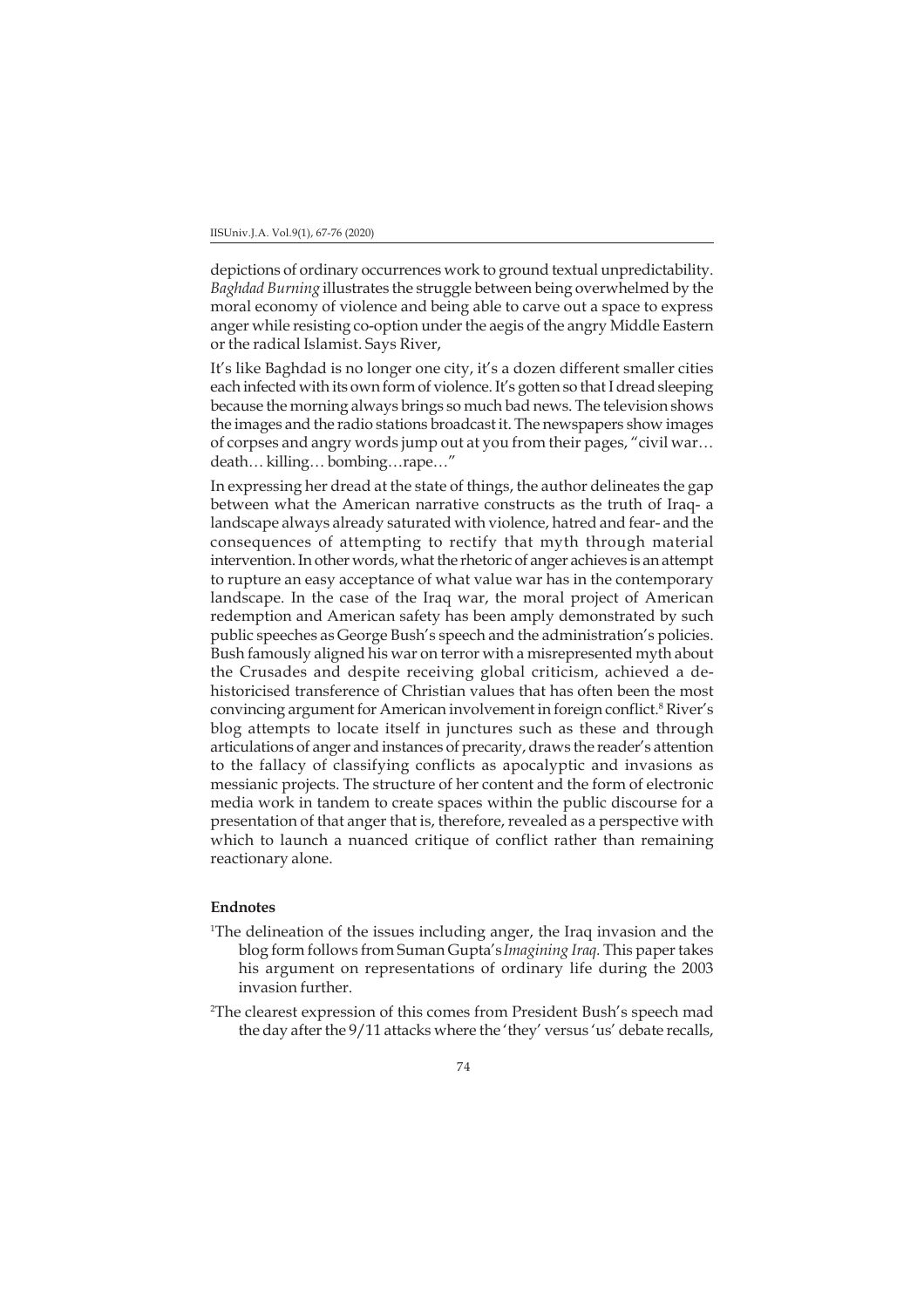in many ways, Edward Said's theory of orientalism. For more, see 'The Washington Post's 2001 transcript of the speech and the articles written on terrorism and literature by Anthony Kubiak and others.

- 3 For more, see Charles Altieri's *The Particulars of Rapture* and Sara Ahmed's *The Cultural Politics of Emotions.*
- 4 Riverbend is a pseudonym and as the author signs off on her blogs using the shortened term 'River' going forward the paper will refer to her as the same.
- 5 The phrases referred to have been taken from Riverbend's blog post the web address of which has been mentioned in the 'Works Cited' section of this paper. Since the website does not have page numbers, the same has not been included in every instance of a quoted line or phrase.
- 6 If we revisit President Bush's speech that has been quoted in the introductory segment of this paper, the invocation of the Crusades in order to add value to the wars on terror, this observation on the American cultural imaginary becomes more apparent.
- 7 Here, too, River's writing notes how the American narrative, especially in the news networks, reduces countries that have a dominant Islamic population to being constituents of the 'Middle East.' The coinage, she argues, pays little attention to geographical location and has come to stand in for an ideology that is reminiscent, to a degree, of Said's oriental states.
- 8 The messianic impulse has been analysed amply by texts such as *The Empire of Trauma* by Fassin and Rechtman, Sandra Poppe's 2009 compilation et.al. on American literature post 9/11, among several others.

## **Works Cited**

- Ahmed, Sara. *The Cultural Politics of Emotions.* Edinburgh University Press, 2014.
- Altieri, Charles. *The Particulars of Rapture.* Cornell University Press, 2003.
- Bahoora, Haytham. "Writing the Dismembered Nation: The Aesthetics of Horror in Iraqi
- Narratives of War." *The Arab Studies Journal.* 23.1 (2015): 184-208. Web. 05 May 2019.
- https://www.jstor.org/stable/44744904>
- Danahar, Paul. *The New Middle East: The World After the Arab Spring.* Bloomsbury Press, 2013.